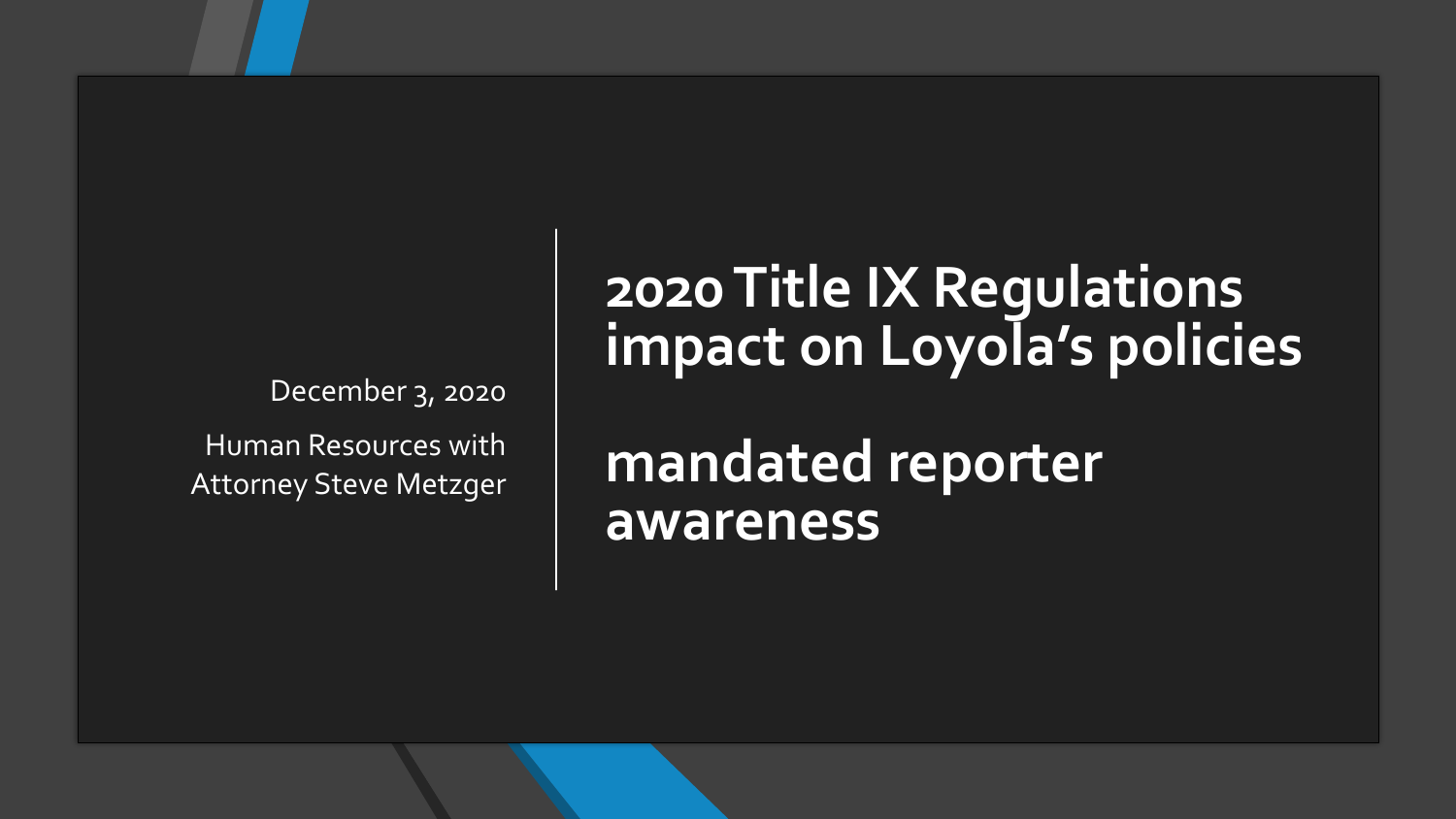# **Highlights (changes) to the Harassment and Discrimination Policy**

| <b>Highlights of Loyola's August 2020 Policy</b>                                                                                                                 | Items over and above new 2020 Title IX Regulation     |
|------------------------------------------------------------------------------------------------------------------------------------------------------------------|-------------------------------------------------------|
| Now an umbrella policy with two procedures for cases of<br>sexual harassment: one for Title IX cases and one for non-<br>Title IX cases                          | Requlations require only one procedure under Title IX |
| The policy continues to cover sexual misconduct on or off<br>campus including study abroad                                                                       | Regulations do not cover off campus sexual misconduct |
| Added student quid pro quo sexual harassment under the<br>new policy                                                                                             | Regulations limit quid pro quo to employees only      |
| Added Title IX Intake Officers, authorized to receive reports,<br>provide supportive measures, assist the complainant with<br>the formal complaint process       | Intake officers are not required.                     |
| Formal written complaints must be signed by the<br>complainant; and, received and signed by the Title IX<br>Coordinator before a formal investigation can begin. |                                                       |
| No religious exemption taken                                                                                                                                     | Regulations allow for a religious exemption           |
| No change to the standard of evidence, which is the<br>Preponderance of Evidence                                                                                 | Regulations allow for Clear and Convincing Evidence   |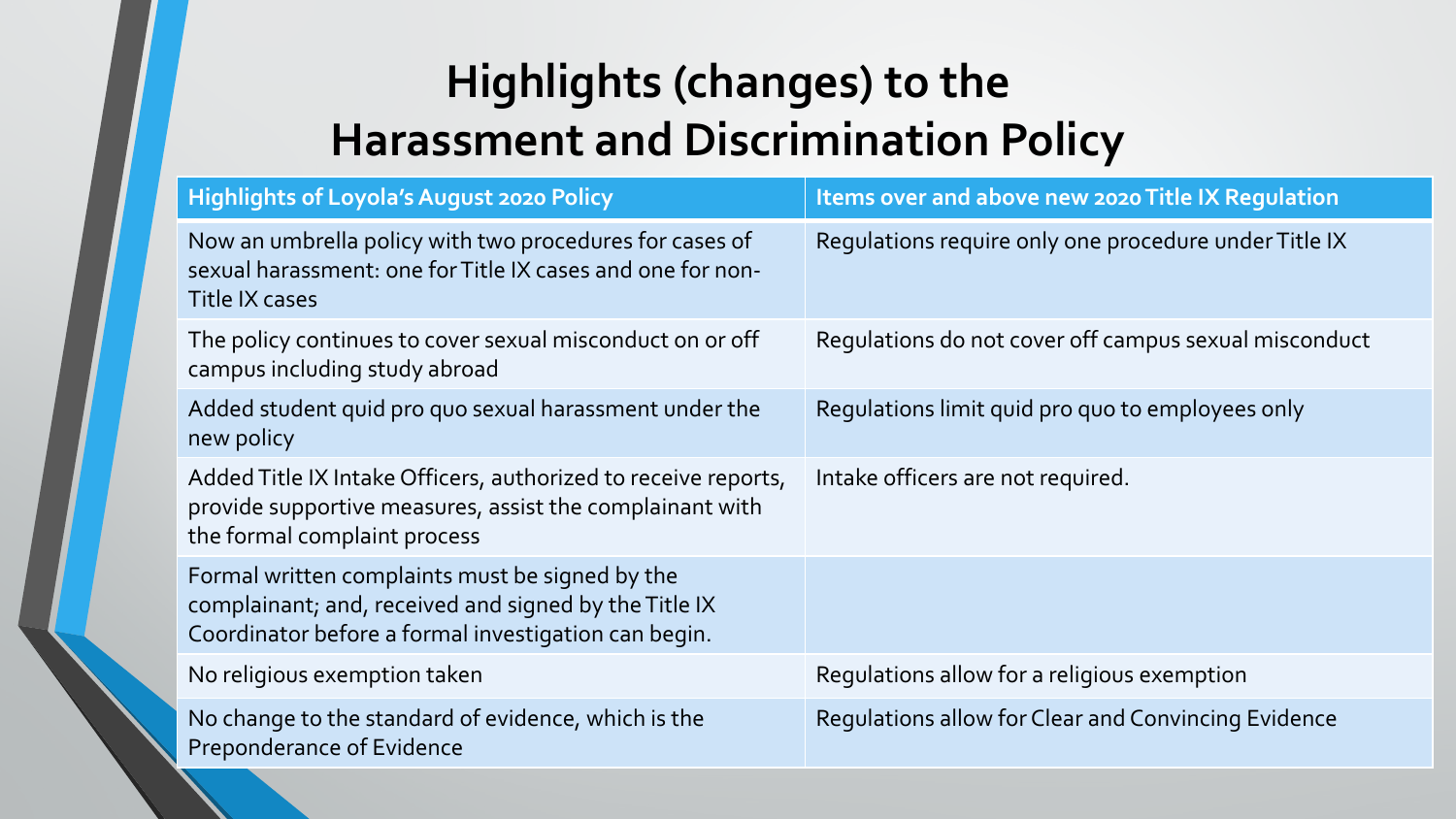# **Highlights (changes) to the Harassment and Discrimination Policy**

| <b>Highlights from the August 2020 Policy</b>                                                                                                                                                                                                       | Items over and above new 2020 Title IX Regulation                                                                |
|-----------------------------------------------------------------------------------------------------------------------------------------------------------------------------------------------------------------------------------------------------|------------------------------------------------------------------------------------------------------------------|
| The impact statement is permissible for employees (in<br>addition to students)                                                                                                                                                                      | Regulations do not require impact statements                                                                     |
| Continued broad spectrum of Mandated Reporters (formerly<br>called "responsible employees")                                                                                                                                                         | Requlations allow for a limited number of mandated<br>reporters which could limit the number of reports received |
| Advisors are permissible for students– and now for<br>employees under non-Title IX sexual harassment cases<br>involving students                                                                                                                    | Employee advisors are not required for non-Title IX sexual<br>harassment cases involving students                |
| Live hearing are now conducted for employee Title IX cases,<br>with trained independent hearing officers. Cross<br>examination is by advisors. Audio or audiovisual recording or<br>transcript of any live hearing is made available to the parties |                                                                                                                  |
| Sixty business days to adjudicate a claim, with extensions<br>allowed for good cause                                                                                                                                                                | Regulations require a "reasonable" timeframe                                                                     |
| Materials used to train Title IX Coordinators, investigators,<br>decision-makers, and any person who facilitates an informal<br>resolution process will be made available for inspection                                                            |                                                                                                                  |
|                                                                                                                                                                                                                                                     |                                                                                                                  |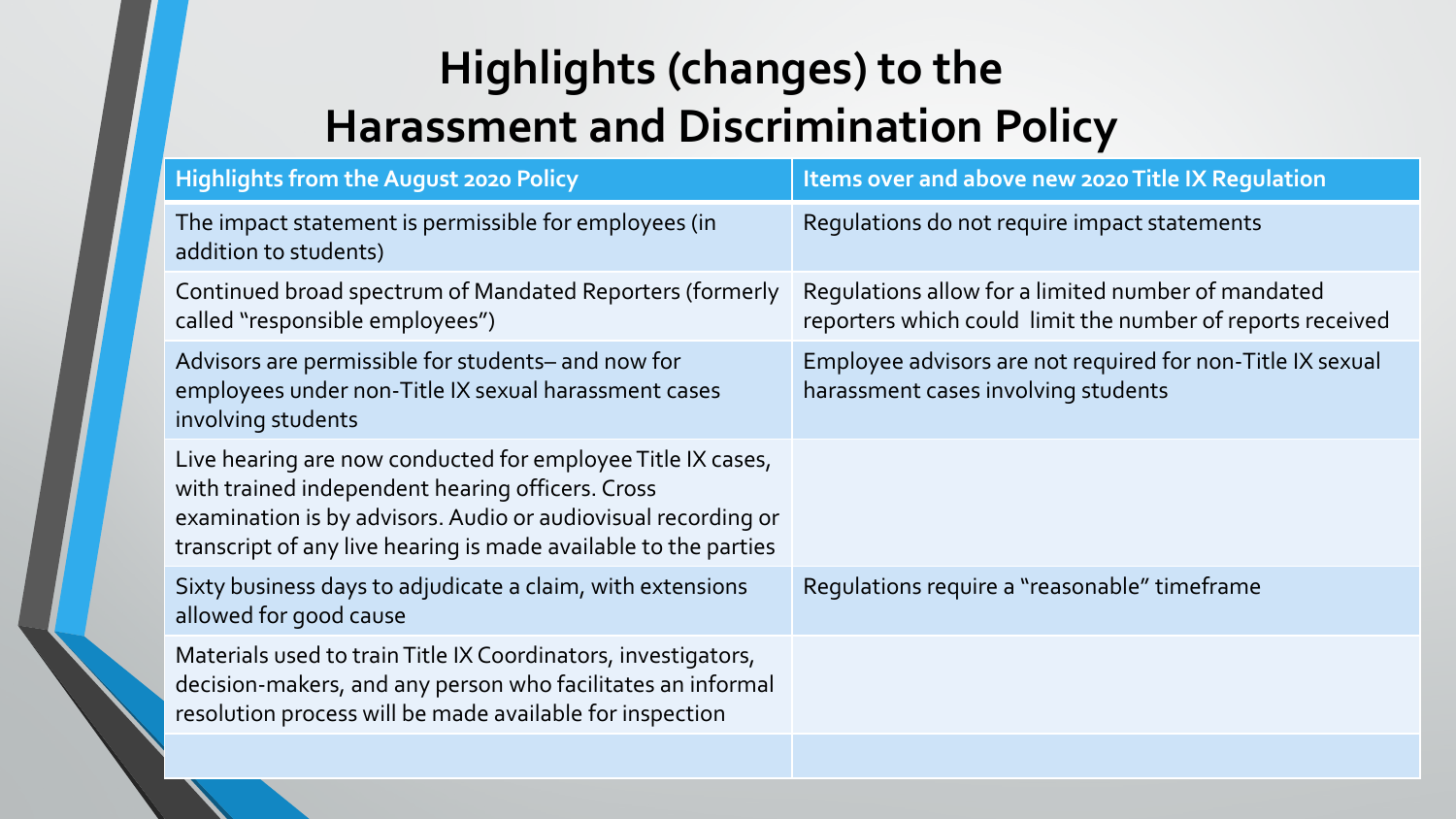# **Title VII, Title IX, VAWA Sexual and gender-based misconduct**

Title VII prohibits harassment and discrimination based on certain protected classifications, including sex, and the failure to take appropriate action to address sexual harassment in the workplace. Under Title VII, the law creates a duty to report for employees who supervise other employees (although all employees are encouraged to make reports) and applies to employers with 15 or more employees.

Title IX prohibits sex discrimination, including sexual harassment, in federally funded education programs. The Violence Against Women's Act (VAWA) layered on additional protections for victims of domestic violence, dating violence, sexual assault, or stalking. VAWA protections are available equally to all individuals, not just women.

The University is obligated to investigate sexual harassment, domestic violence, dating violence, sexual assault, or stalking incidents, provide a prompt and effective remedy, and take measures to prevent incidents of sexual harassment and misconduct.

"Sex" in this context includes sexual orientation and gender discrimination.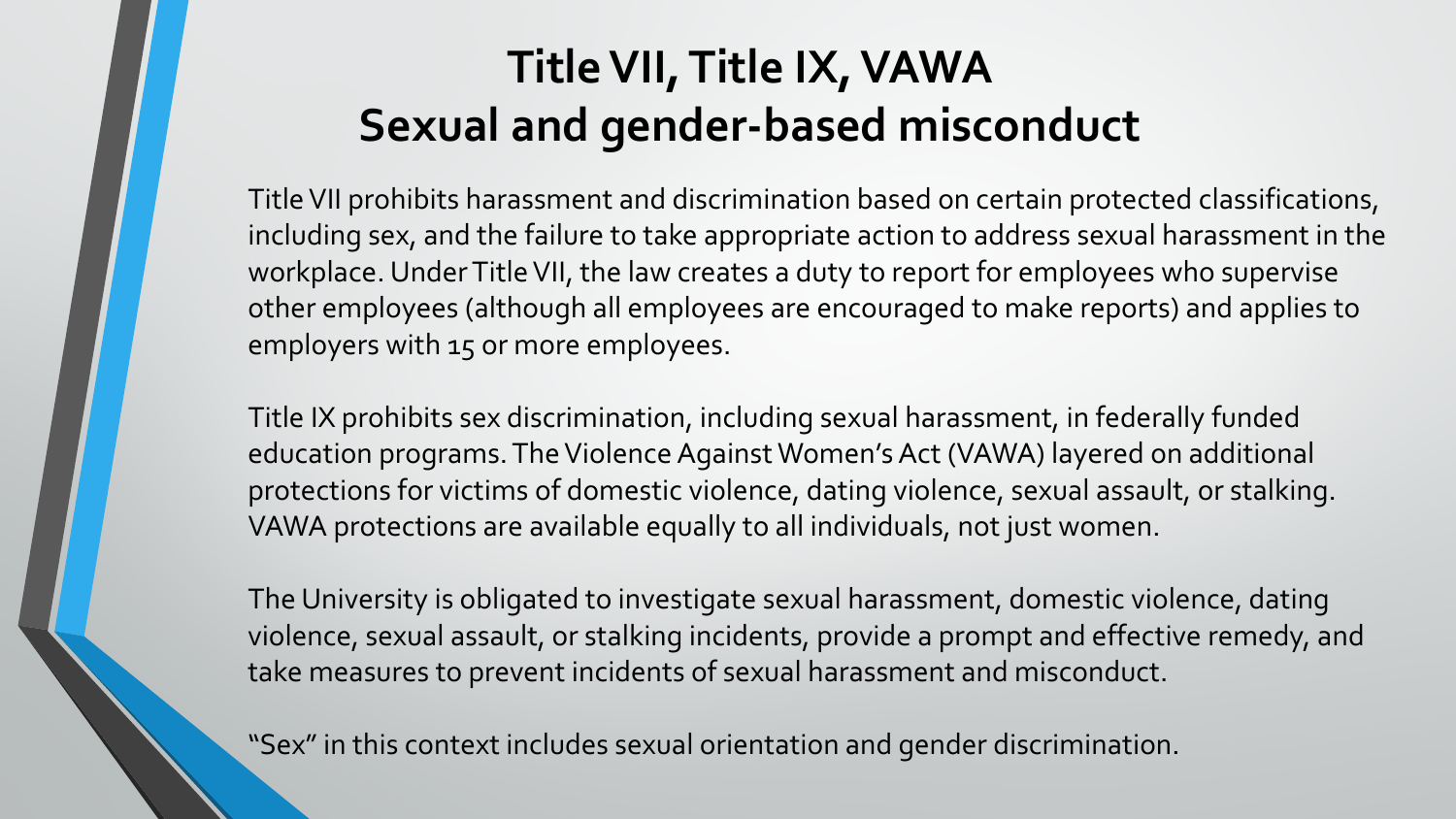## **Mandated Reporters**

#### **What are they?**

*Mandated Reporter* means an employee of the University who is obligated by policy to share knowledge, notice, and/or reports of harassment or discrimination including any form of sexual misconduct, and/or retaliation with the appropriate Title IX Coordinator or Deputy Coordinator

#### **Who are they?**

- Any University administrator and/or staff with supervisory responsibilities
- **Faculty Member**
- Campus Police
- **Athletic Coach or Athletic Trainer**
- Graduate Resident Coordinator
- Resident Assistant

Reference: Policy 8.8.8 Reporting Sexual Misconduct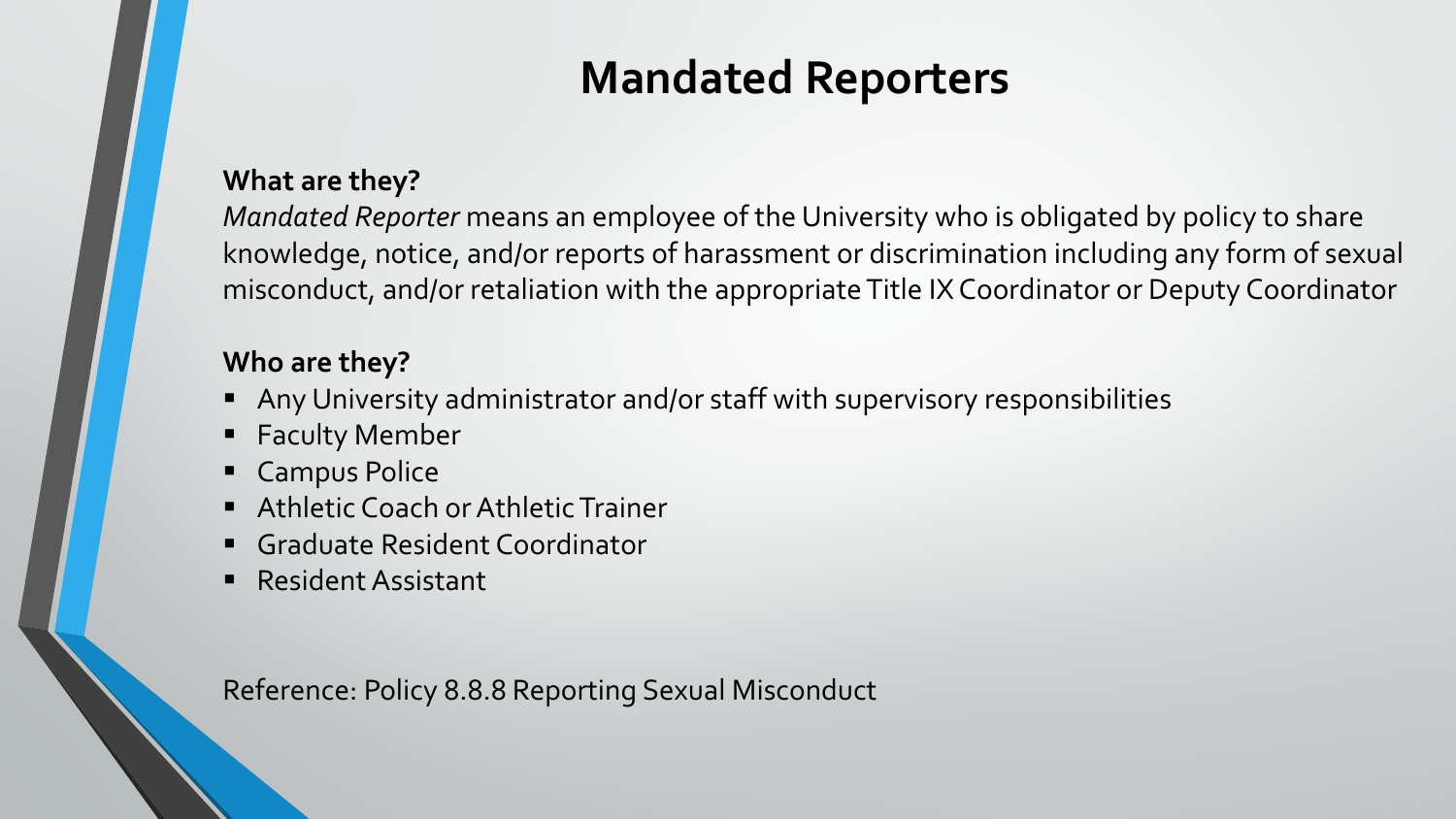### **Loyola's policy regarding Mandated Reporters**

When a complainant gives notice to a Mandated Reporter, the University is on notice that they should have known about the sexual harassment or misconduct. Mandated Reporters must inform a Title IX Coordinator if they have knowledge of actual or suspected sexual harassment or discrimination, and/or any form of sexual misconduct

When a person other than a complainant makes a report, the appropriate Title IX Coordinator (or designee) will contact the complainant to discuss the report and whether they wish to proceed with a formal complaint

Disclosures in climate surveys, classroom writing assignments, discussions or group presentations, in conversations heard indirectly among students in a hallway, human subjects research, or at events such as "Take Back the Night" marches or speak-outs do not provide notice that must be reported to the Coordinator by employees, unless the complainant clearly indicates that they desire a report to be made or seek a specific response from the University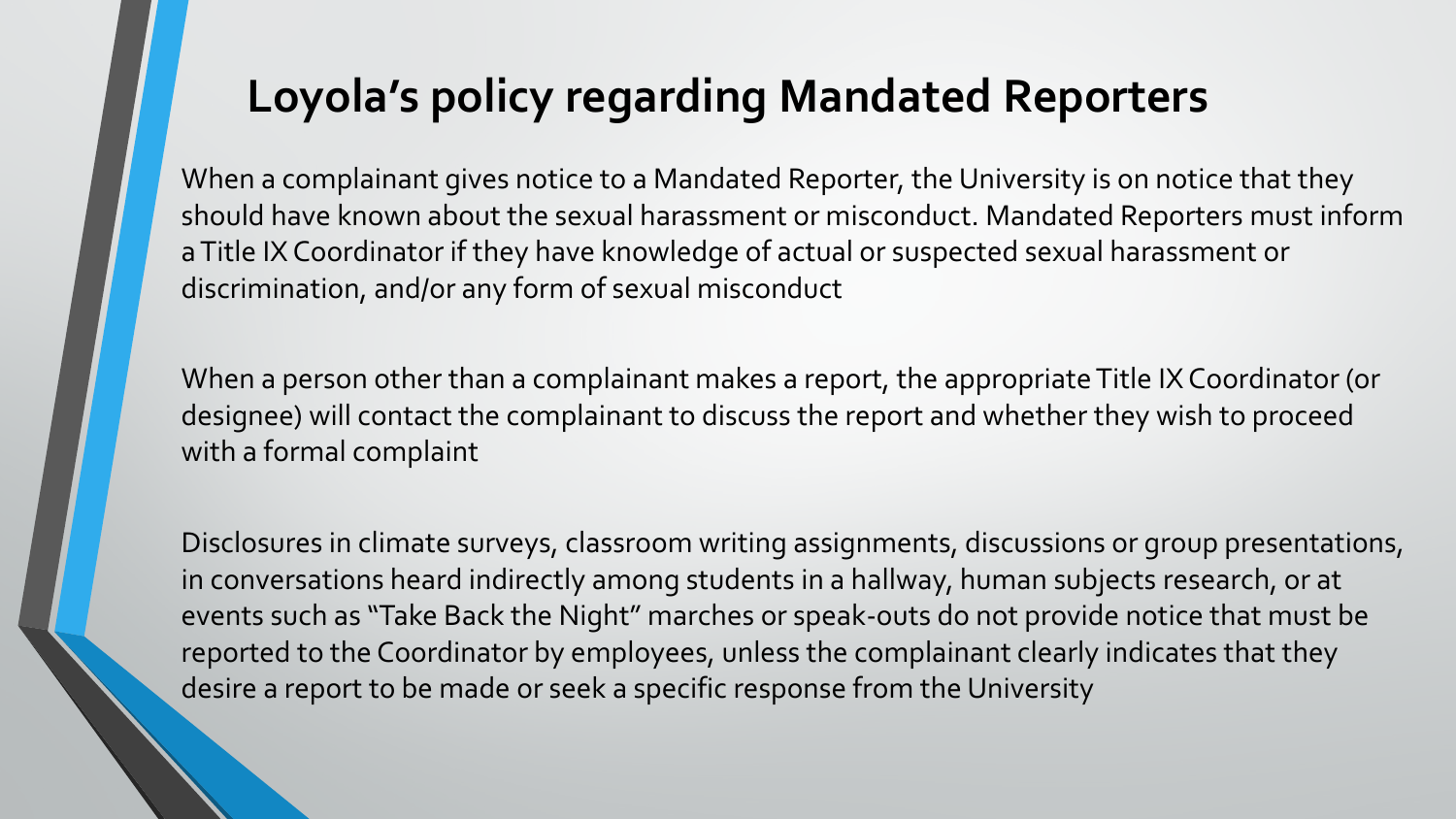# **Importance of Reporting**

- Ensures that anyone affected by sexual misconduct receives the support they need
- Ensures the University responds appropriately to alleged prohibited conduct
- Individuals may disclose issues of misconduct to you
- Potential reasons for reporting issues to you
	- The person is looking for help and may have safety concerns
	- Need someone to confide in, but does not make to seek action
	- The incident has negatively impacted their academics or employment
	- The incident has impacted their interactions with you or colleagues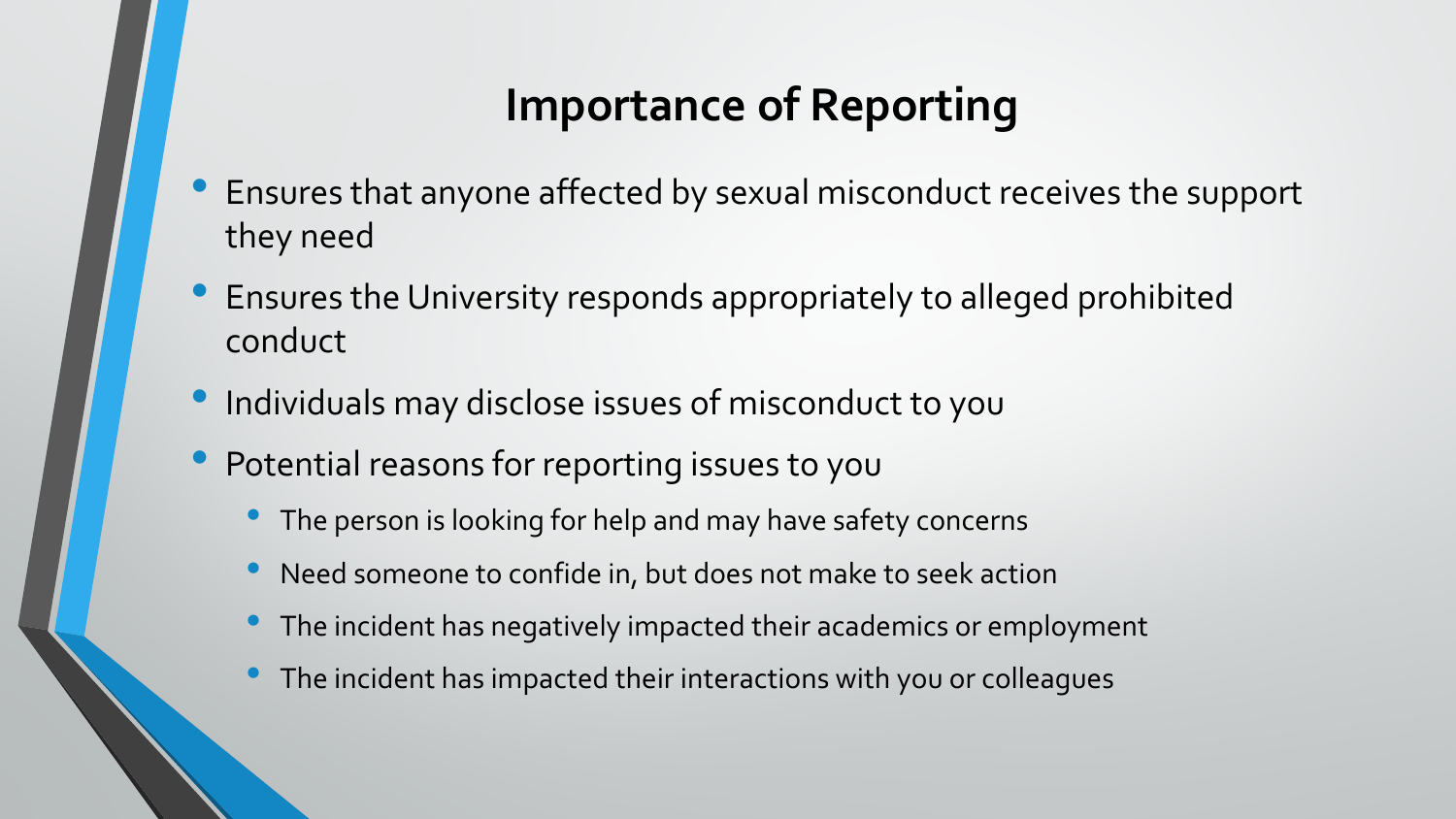# **Confidentiality**

In order to make informed choices, it is important to be aware of confidentiality and mandatory reporting requirements. Mandated Reporters are NOT confidential resources, as they have a duty to report

If someone begins to confide in a Mandated Reporter about an incident that sounds like it may be sexual harassment or discrimination or any form of sexual misconduct, the Mandated Reporter must notify the person early on that they are NOT a confidential resource, as they have a duty to report incidents to University officials

Let the person know there are resources on campus who may maintain confidentiality – meaning they are not required to report actual or suspected discrimination or harassment to University officials. If they prefer to talk to a confidential resource, offer them options without any obligation to inform officials unless they request that the information be shared

If they wish to continue talking to you about the alleged incident, they will do so knowingly that you must report it to a Title IX Coordinator

Keep all information confidential except to report the information to the Title IX Coordinator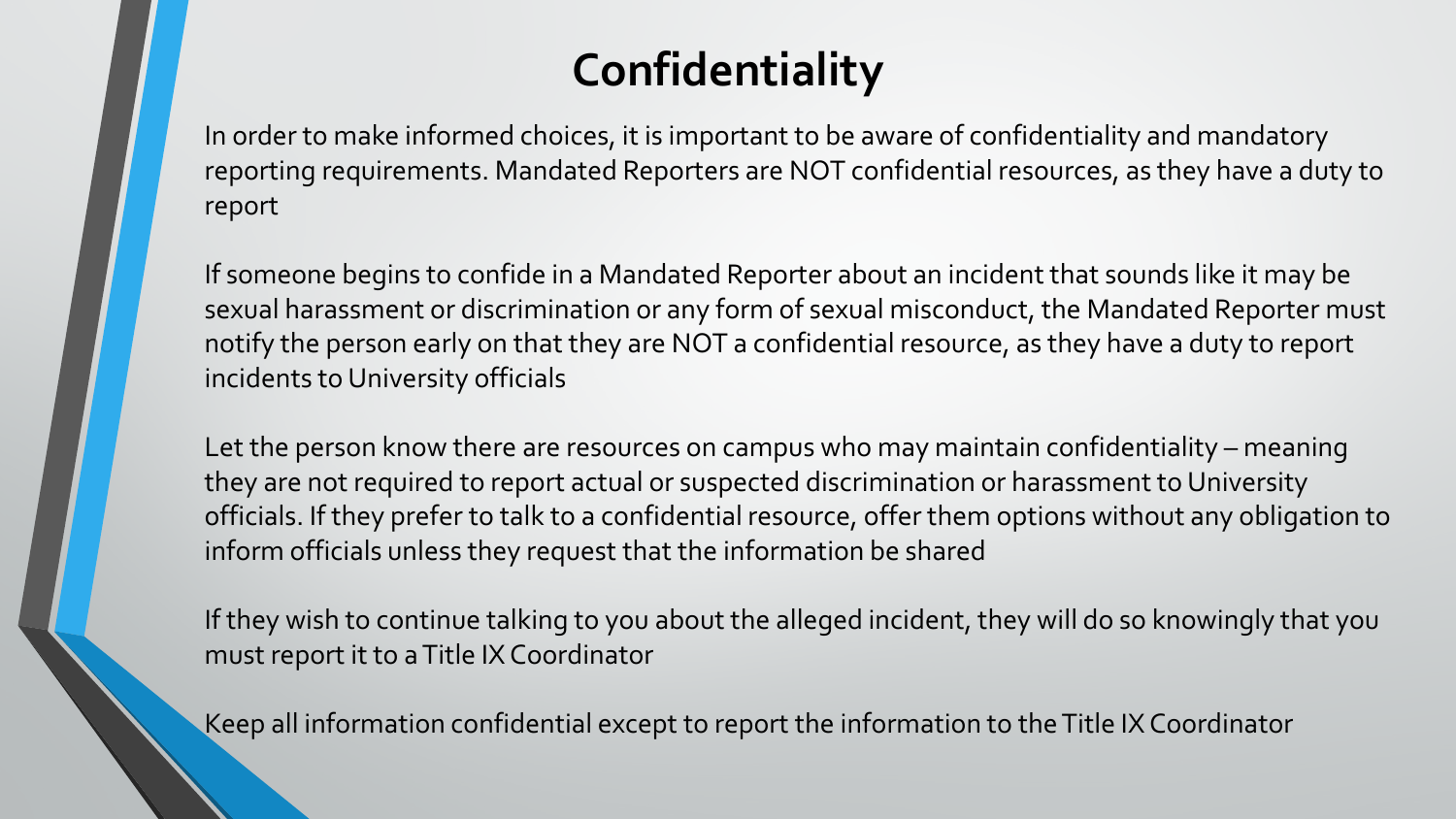# **Reflection**

How do you gently interrupt the person to let them know of your mandated reporting role?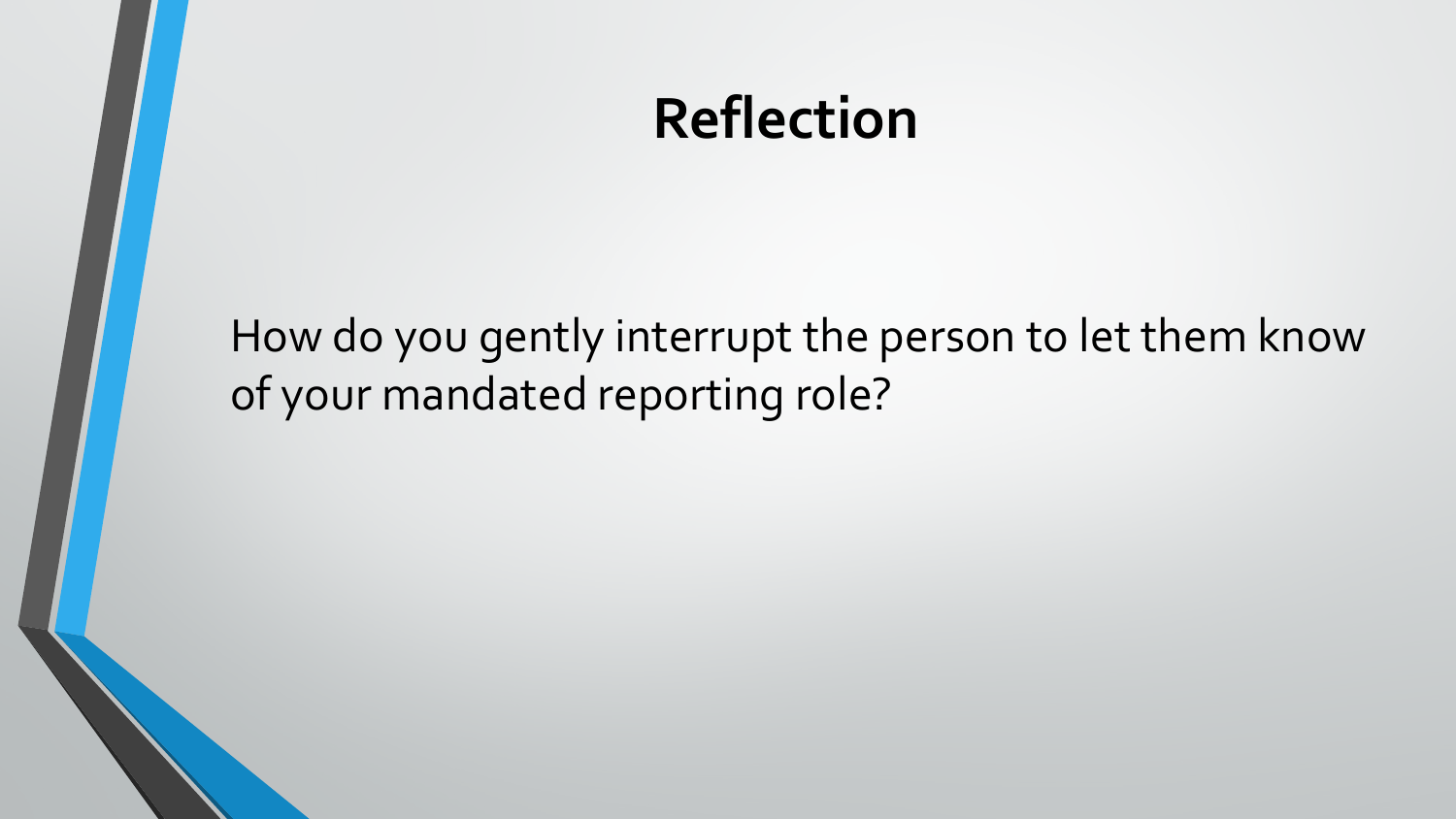### **CONFIDENTIALITY**

- Move to a confidential area if others are in earshot
- Inform them that you are not a confidential resource, and of your duty to report the incident
- If they decide to tell you about the incident, continue…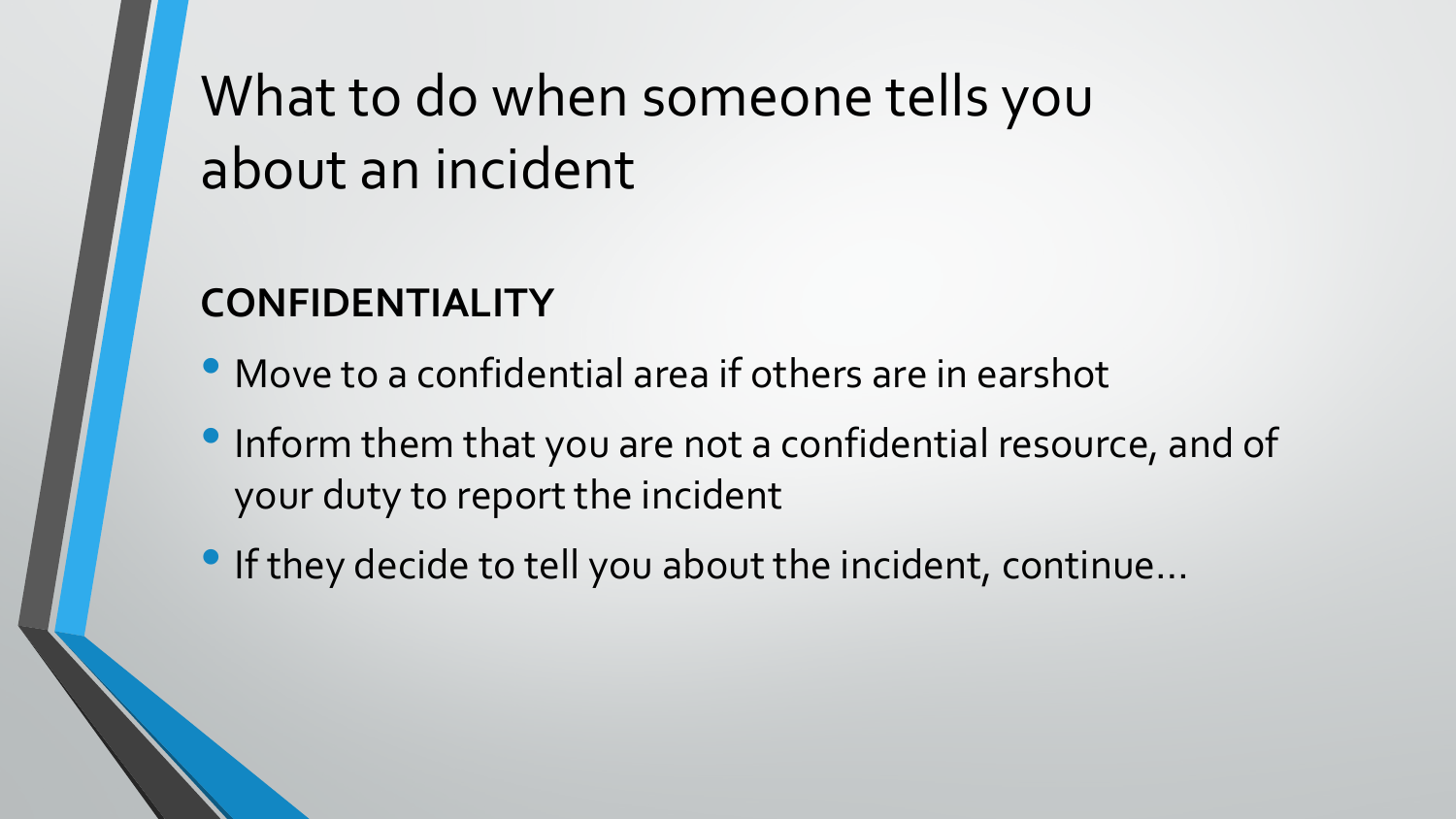### **LISTEN AND RESPOND**

CONFIRM the person's safety

• If they are not safe, help them with a plan to get to a safe place

#### PROVIDE nonjudgmental support

- **Avoid questions that suggest blame or show doubt**
- Do not probe beyond what someone is comfortable sharing
- Respond with compassion and sensitivity
- Note the complainant and respondent names, what happened, others involved, and any details shared about the incident
- You may provide requested support such as an extension on an assignment, or excuse an absence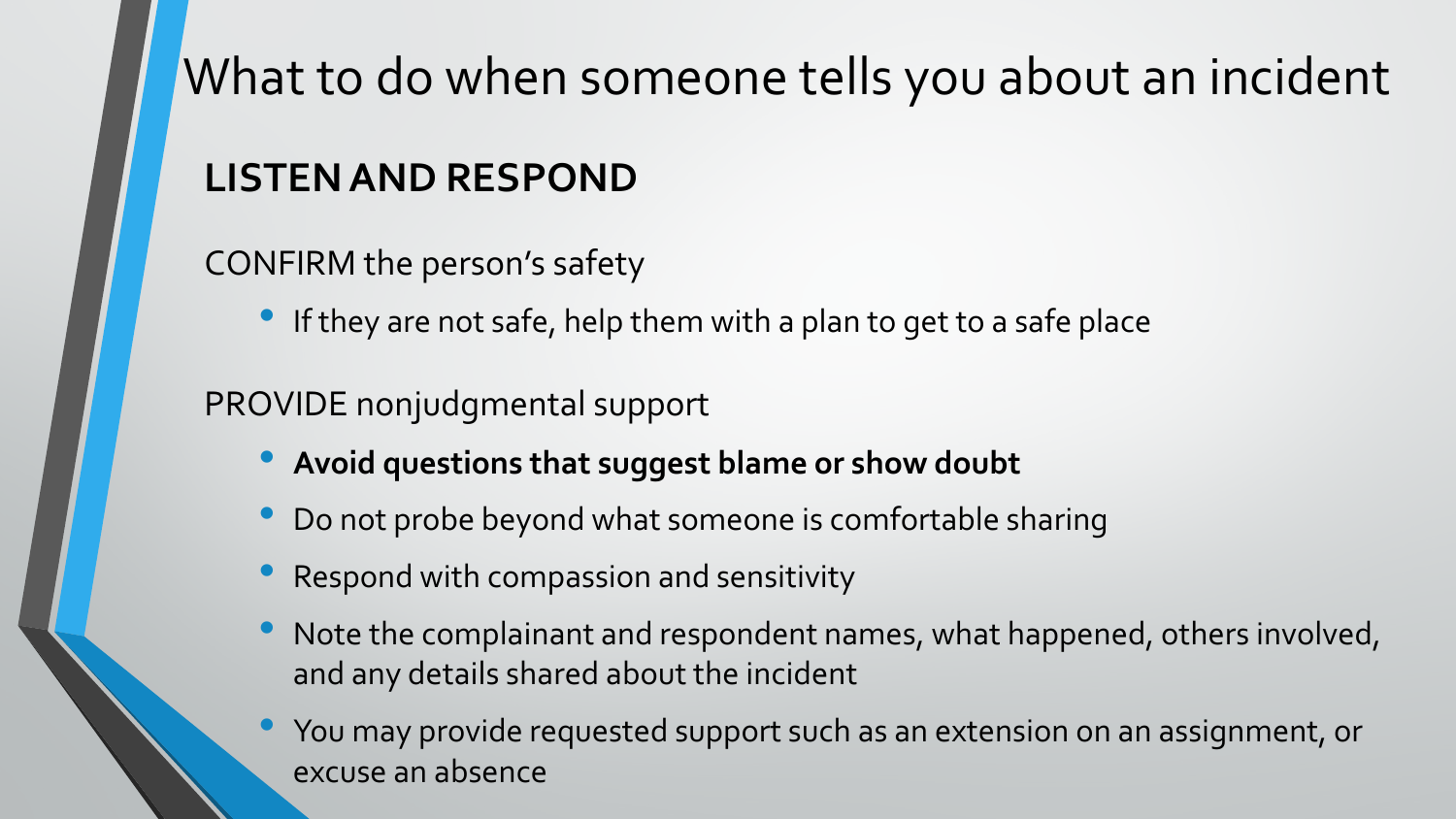#### **SEEK ASSISTANCE** if the person shows signs of trauma

Contacts:

Melissa Lees, Sexual Violence Prevention, Education, and Response Coordinator, Women's Center

Melissa can be reached at 410-617-6769

Any Title IX Coordinator

Public Safety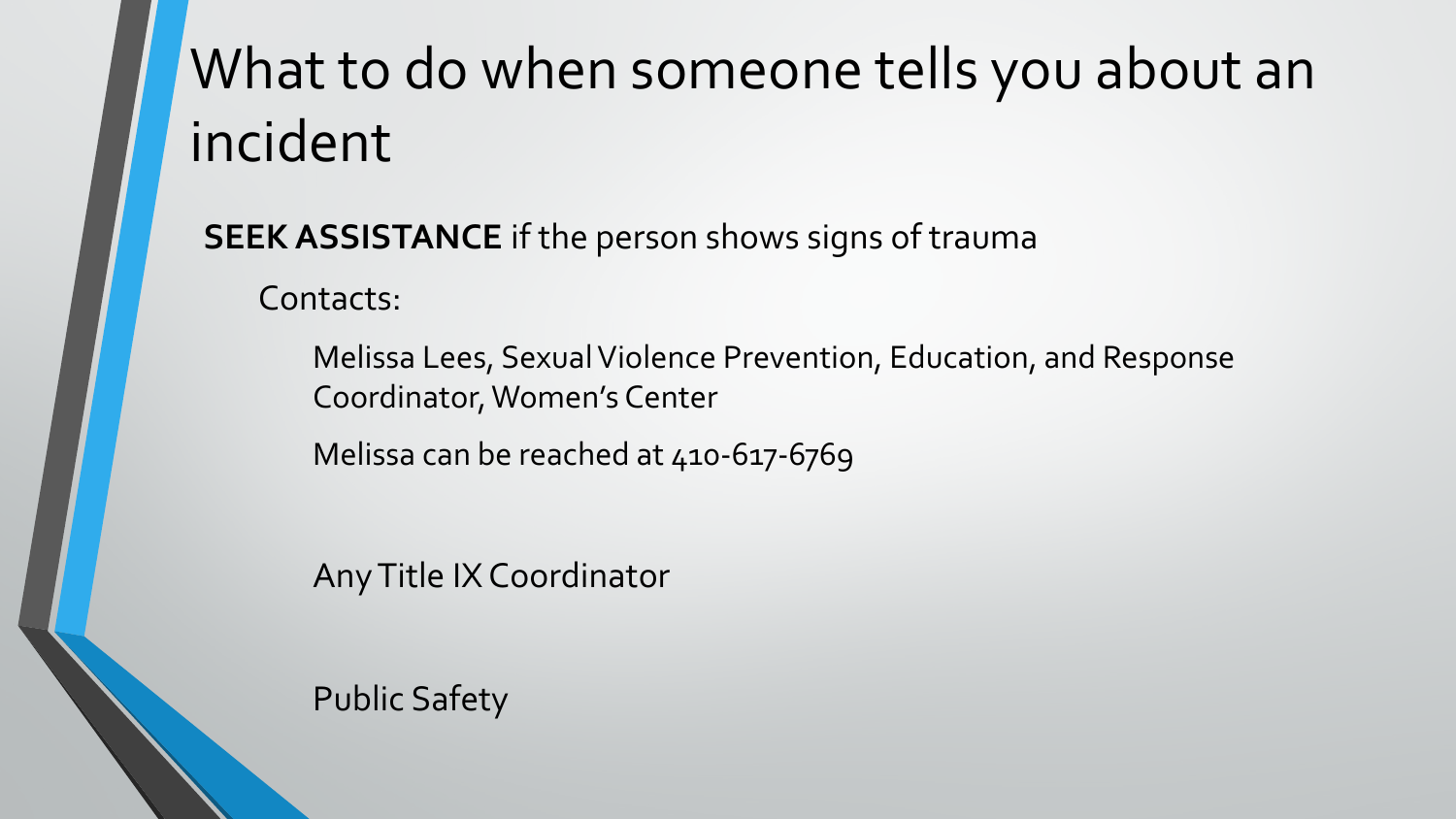# Some signs of Trauma

Signs and symptoms of a person who has experience trauma range widely from crying, to numbness, to denial, and everything in between

Watch for

Possible responses to trauma.

- Emotional: Feelings of anger, fear, sadness, and shame. Feeling overwhelmed or feeling numb.
- Physical: Sleep disturbances; gastrointestinal, cardiovascular, neurological, musculoskeletal, respiratory, and dermatological disorders; urological problems; and substance use disorders.
- Cognitive: Overreactions to situations; excessive guilt; idealizations; delusions; hallucinations; intrusive thoughts/memories; triggers/flashbacks; disassociation.
- Behavioral: Self-medicating, compulsive behaviors (such as overeating); impulsive behaviors; risk taking; self-injury.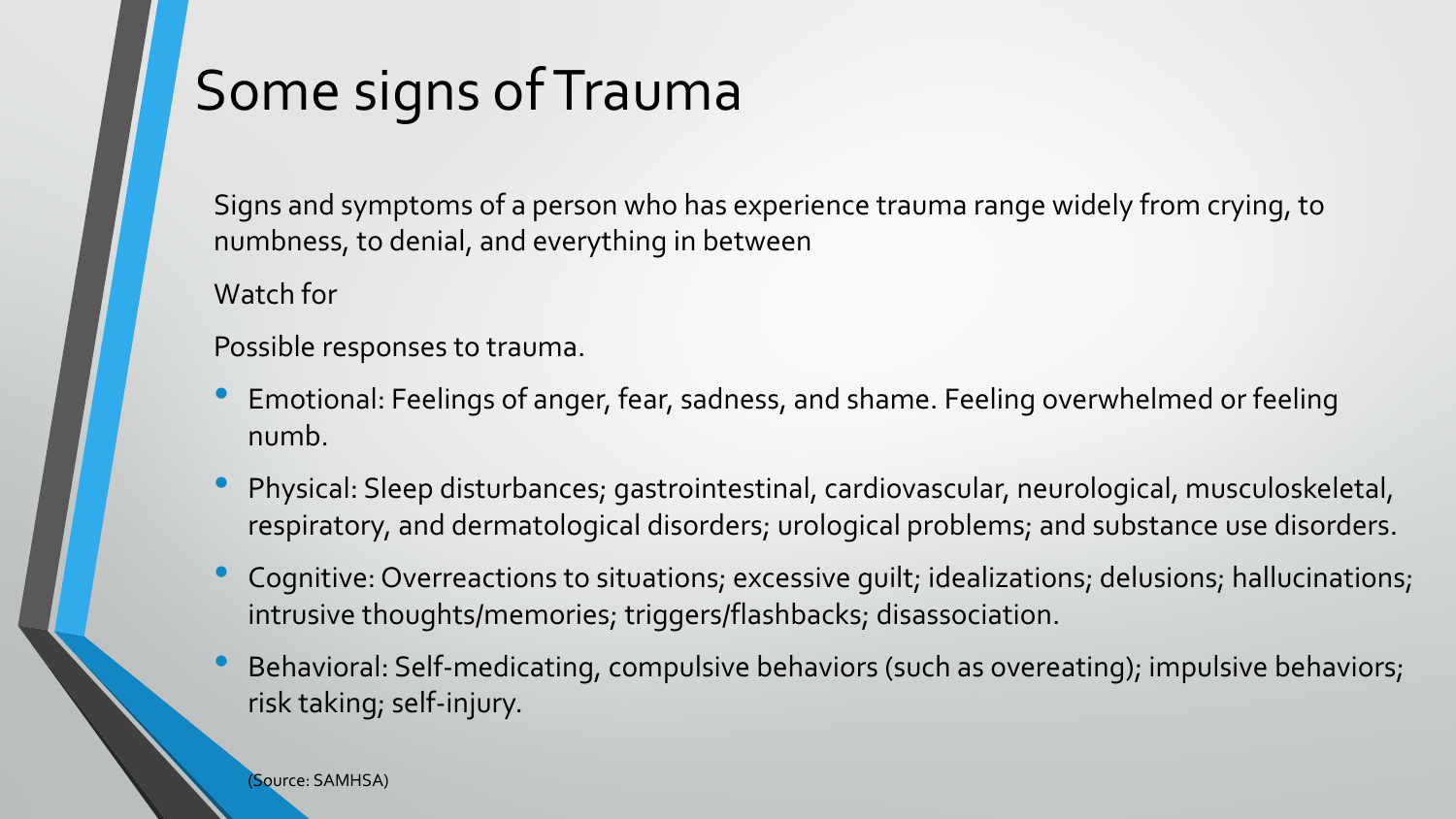#### **REFER**

- REVIEW reporting options with the student (including the right to file a report with law enforcement and the right to file a complaint with the Title IX Coordinator)
- DIRECT the student to on-campus support resources, such as the counseling center
- PROVIDE the student with the Notice of Rights and Options, including on and off campus resources

Notice of Rights and Options is a Quick Link on the Title IX website <https://www.loyola.edu/department/title-ix>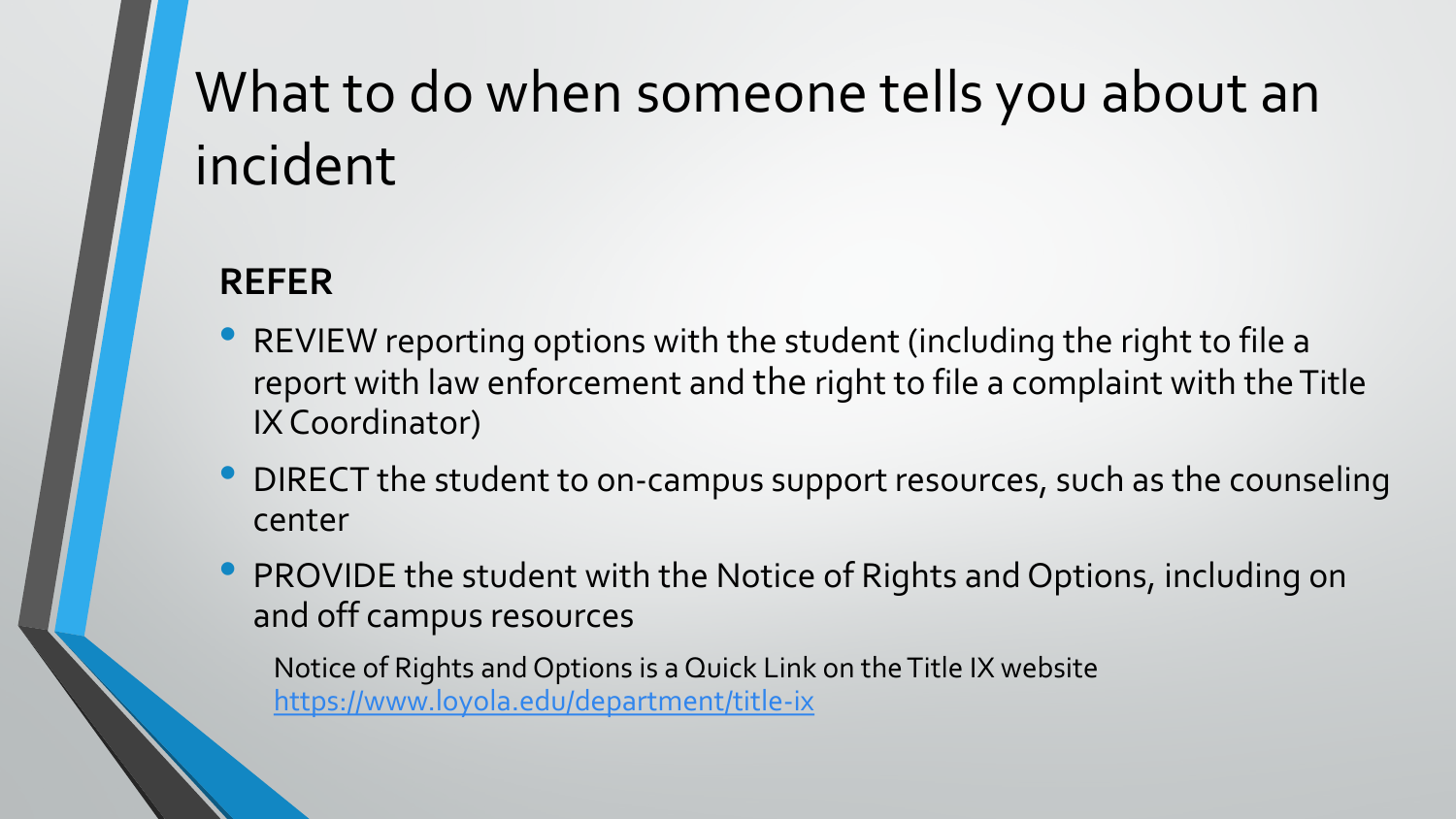#### **REPORT**

• EXPLAIN to the student that the Title IX Coordinator will contact them to discuss their reporting options and resources

After the person leaves your office

• CONTACT the Title IX Coordinator to report the incident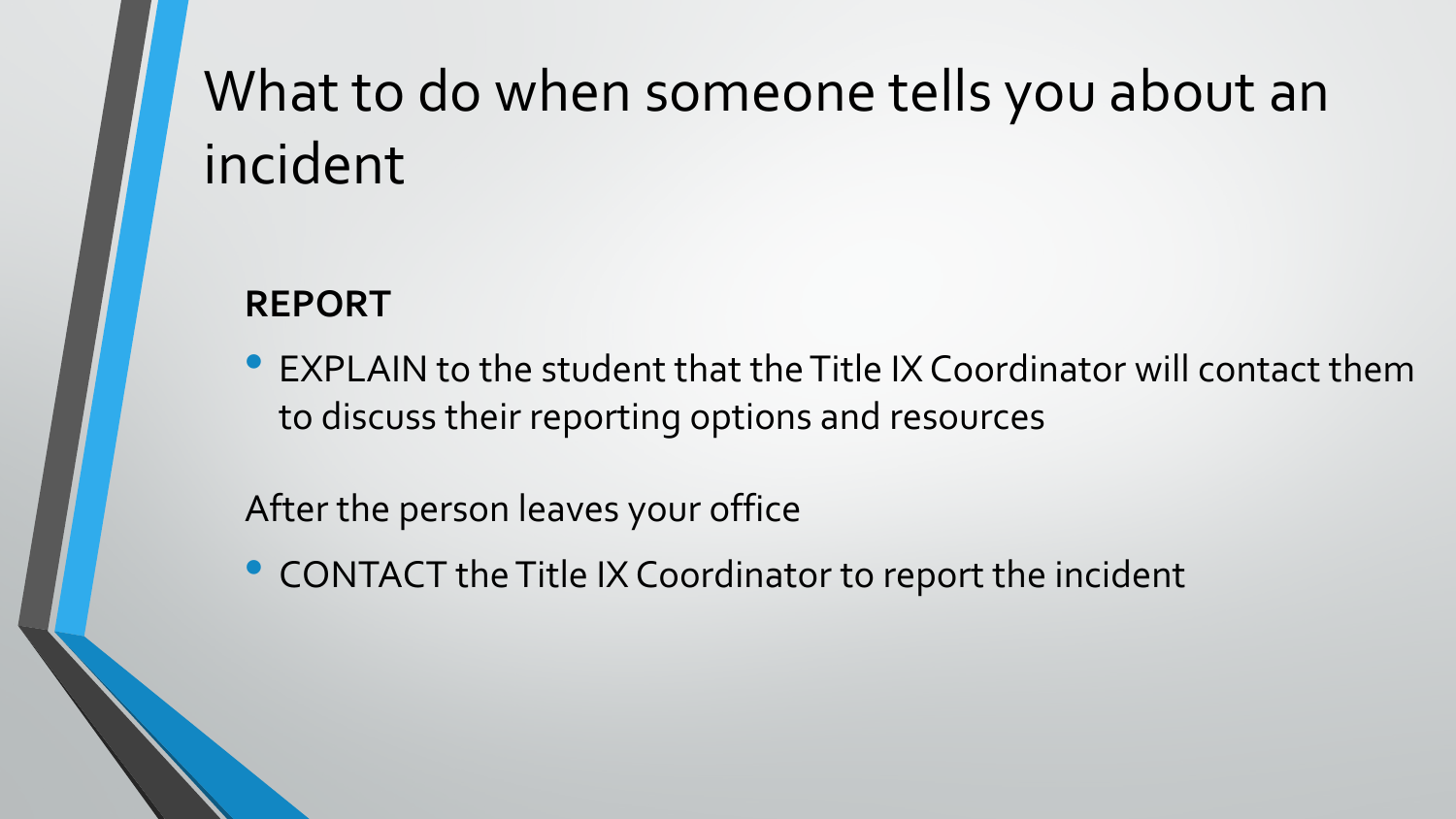## **Confidential Reporting Options**

Melissa Lees, Sexual Violence Prevention, Education, and Response Coordinator, Women's Center Melissa can be reached at 410-617-6769

A counselor or psychologist in the Counseling Center at 410-617-227

Clergy acting in their pastoral role

The Student Health Center can be reached at 410-617-5055

The Employee Assistance Program (EAP) through Kepro, 24/7 for Employees at 1-800-765-0770

Reports made to a licensed counselor, clergy acting in their pastoral role, a treating health care provider, or the Sexual Violence Prevention, Education, and Response Coordinator are confidential and will not be reported for investigation without the student's permission unless an imminent threat exists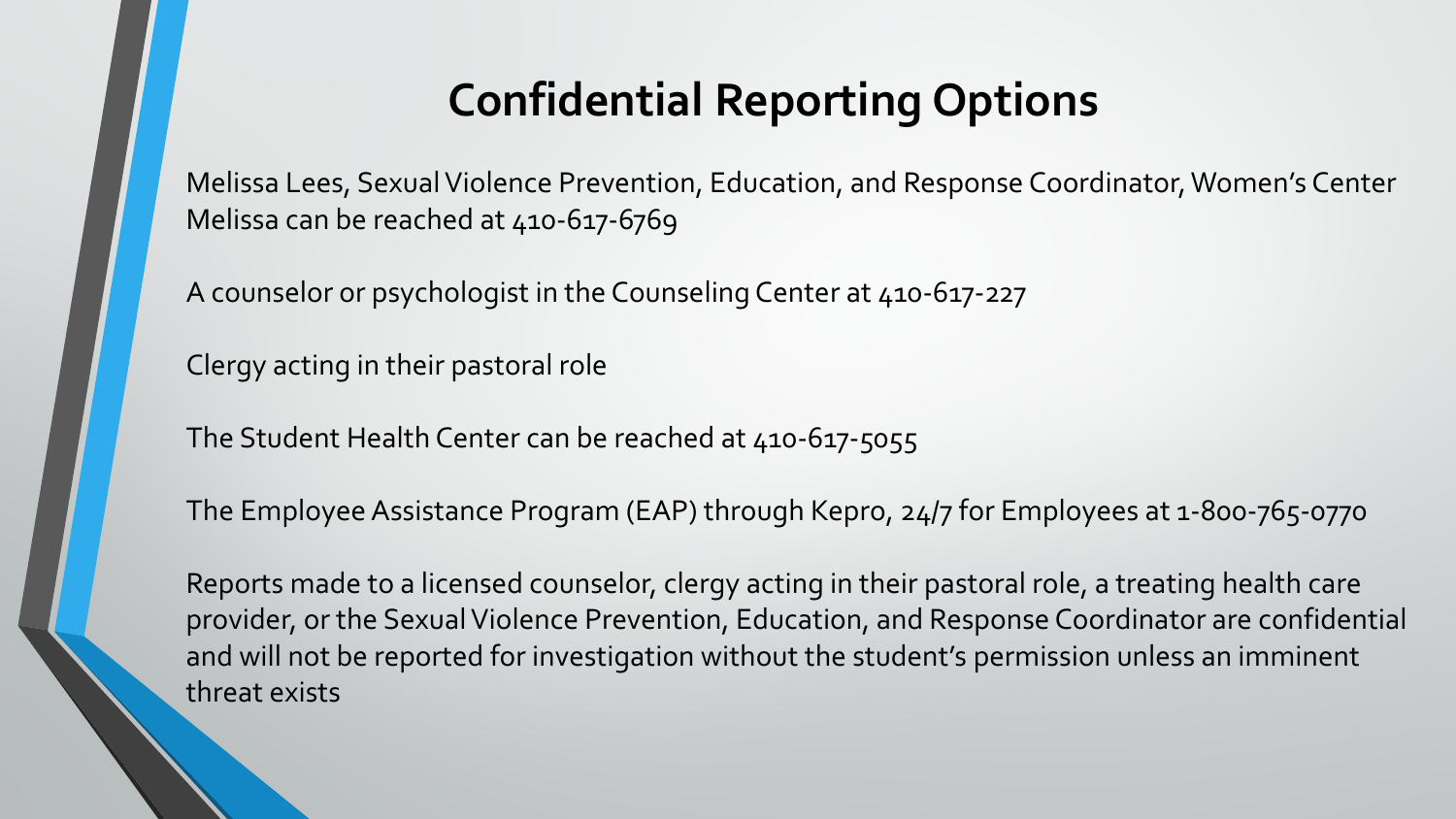## **Confidential Resources**

- TurnAround 24 hours a day at 443-279-0379
- House of Ruth 24 hours a day at 410-889-7884
- Sexual Assault /Domestic Violence 24-hour hotline for Baltimore and Carroll Counties at 410-828-6390

Victims are encouraged to seek medical assistance in cases of sexual assault. Upon request, campus police will provide transportation to Mercy Hospital, designated as one of the city's rape treatment centers.

Reports can also be made anonymously or identified using methods outlined below. The University's ability to investigate or act upon anonymous reports may be limited

- Anonymous Information Form, found at https://www.loyola.edu/department/public-safety/anonymousinformation-form
- EthicsPoint, found at https://secure.ethicspoint.com/domain/media/en/gui/18799/index.html
- Bias Related Behaviors Report, found at www.loyola.edu/reportbias
- Sexual Violence, Relationship Violence or Stalking Report found at https://cm.maxient.com/reportingform.php?LoyolaUnivMD&layout\_id=4